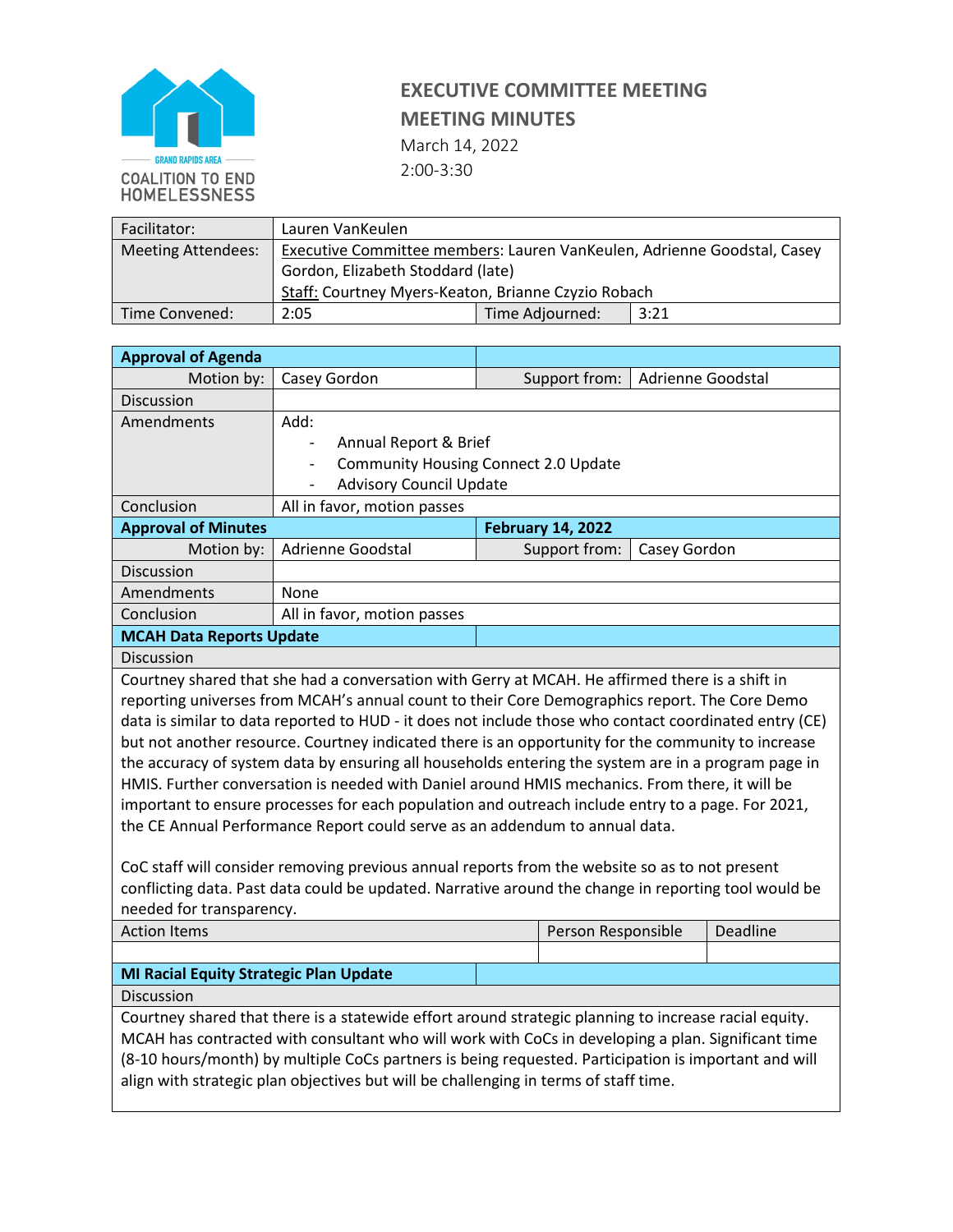

March 14, 2022 2:00-3:30

| Courtney plans to share an overview with Steering and ask for discussion around who should                                |  |                    |                 |  |
|---------------------------------------------------------------------------------------------------------------------------|--|--------------------|-----------------|--|
| participate as point. There may be creative ways to bring community partners into this work.                              |  |                    |                 |  |
| <b>Action Items</b>                                                                                                       |  | Person Responsible | <b>Deadline</b> |  |
|                                                                                                                           |  |                    |                 |  |
| <b>Recurring Meeting Schedule</b>                                                                                         |  |                    |                 |  |
| <b>Discussion</b>                                                                                                         |  |                    |                 |  |
| The 1 <sup>st</sup> Monday of each month at 1:00-2:30 will be the recurring meeting time for this group. The              |  |                    |                 |  |
| April Steering Council meeting will be shifted to 4/22 due to the national Housing First Partners                         |  |                    |                 |  |
| Conference and Easter. The April Executive meeting will be shifted to 4/18 due to spring break.                           |  |                    |                 |  |
| <b>Action Items</b>                                                                                                       |  | Person Responsible | Deadline        |  |
|                                                                                                                           |  |                    |                 |  |
| <b>Annual Brief &amp; Report</b>                                                                                          |  |                    |                 |  |
| Discussion                                                                                                                |  |                    |                 |  |
| Staff would like to release an annual brief and report by early summer. As discussed at past meetings,                    |  |                    |                 |  |
| an RFQ can be released for services less than \$10,000. Courtney asked members for consultant                             |  |                    |                 |  |
| recommendations; staff can research potential consultants. The implementation team will discuss                           |  |                    |                 |  |
| content for the report; a small group may be helpful.                                                                     |  |                    |                 |  |
|                                                                                                                           |  |                    |                 |  |
| The strategic plan report has been shared with the full CoC through meetings and the newsletter. A                        |  |                    |                 |  |
| link can be included in all newsletters moving forward. Also, Courtney has been meeting with                              |  |                    |                 |  |
| stakeholders and presenting the Coalition's work and how strategic plan aligns with work.                                 |  |                    |                 |  |
| <b>Action Items</b>                                                                                                       |  | Person Responsible | Deadline        |  |
| Discuss annual report content                                                                                             |  | <b>ITM</b>         |                 |  |
| Include link to strategic plan in all future newsletters                                                                  |  | <b>Brianne</b>     |                 |  |
| <b>Community Housing Connect 2.0 Update</b>                                                                               |  |                    |                 |  |
| Discussion                                                                                                                |  |                    |                 |  |
| Courtney recently met with partners involved with Community Housing Connect (CHC) 2.0. She noted                          |  |                    |                 |  |
| the Steering Council vote around this topic was to "approve implementation of enhanced                                    |  |                    |                 |  |
| Coordinated Entry system wide (including development and adoption of CHC for use as a CE system                           |  |                    |                 |  |
| tool for all sub populations, where appropriate) and to direct staff to develop an implementation plan                    |  |                    |                 |  |
| in coordination with CE Committee, making changes to policies and documents as necessary based on                         |  |                    |                 |  |
| the implementation plan". Courtney thinks it will be important for the Coalition to champion CHC 2.0                      |  |                    |                 |  |
|                                                                                                                           |  |                    |                 |  |
|                                                                                                                           |  |                    |                 |  |
|                                                                                                                           |  |                    |                 |  |
| as the process moves forward.<br>As small group has been meeting around an implementation plan and recently review an FAQ |  |                    |                 |  |
| developed by Courtney, Vera (Community Rebuilders), and Blythe (Euzen Connect). There are some                            |  |                    |                 |  |

Casey asked about the anticipated cost of implementing CHC. Annual costs would include maintenance, administration, and providers incentives. Courtney can ask for more detail about costs and noted that some may not be allowable under HUD. CR has committed to raising funding to build

unknowns around oversight and governance and the FAQ states that community partners will work

together to develop governing policies (same process for CE policy development).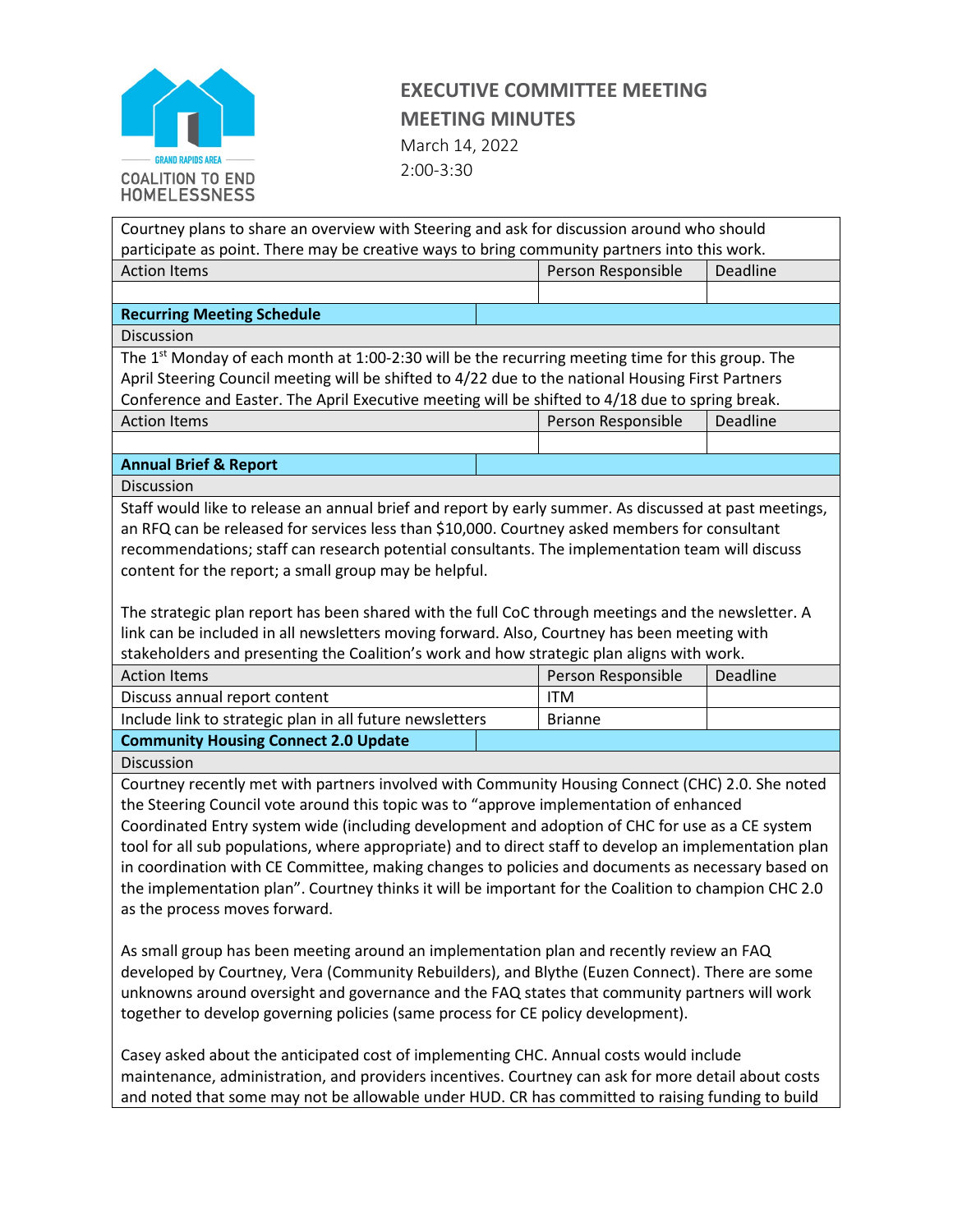

March 14, 2022 2:00-3:30

the tool but has indicated they do not intend to be the backbone in the long-term. Agreement that it would be important to understand the funding needed from the system and develop a funding plan prior to full adoption. In addition, there will be a need for more solutions specialist in the community and funding to support these positions would need to be identified.

Conversation around CHC and the CE funding structure. Courtney thinks it may be helpful to have high-level CE staff in a central position with responsibility to set system thresholds and facilitate functional zero groups.

Conversation around CHC and the GRACE network and how the two platforms connect. Courtney can get clarity on the difference and connection between the platforms.

(Elizabeth joined the meeting)

| <b>Action Items</b>     |  | Person Responsible | Deadline |
|-------------------------|--|--------------------|----------|
|                         |  |                    |          |
| <b>Advisory Council</b> |  |                    |          |

Discussion

Courtney noted the Advisory Council (AC) came out of strategic planning and a recognition that the action boards and the Coalition were not necessarily meeting the others' needs. The hope is the AC will work alongside Steering Council to help draft policies and make decisions.

Courtney noted work in differentiating the AC and action boards is still needed. Also, the Coalition's Stipend Use Guidelines specifically call out action boards so the verbiage would need to change. Courtney plans to draft a structure and staff can create an FAQ around both entities, their roles, and their expectations. Staff are starting to recruit AC leadership.

Conversation around held Steering Council seats. These are currently held for action board members, but the Coalition could discuss whether it is a better fit for an AC member(s) to have a held seat. Suggestion to ask action boards for feedback. The held seat allocation could be discussed within the Governance Charter changes conversation. Steering must have representation from at least one member with lived experience. Staff will be sending a survey to get a sense of stakeholder representation.

| <b>Action Items</b>            | Person Responsible | Deadline |
|--------------------------------|--------------------|----------|
|                                |                    |          |
| <b>CoC Program Competition</b> |                    |          |

Discussion

Awards for the FY2021 CoC Program Competition were announced. Our community received all tier 1 funding and no tier 2 funding. Courtney noted that there has been conversation in CoC circles and others were surprised they did not receive tier 2 funding. The initial thinking is that priority was given to DV projects and our community has more DV projects than many other communities. HUD will not release scorecards for another few months though these will not give a full understanding. General comments can be used to help increase the overall community score in future rounds. Courtney